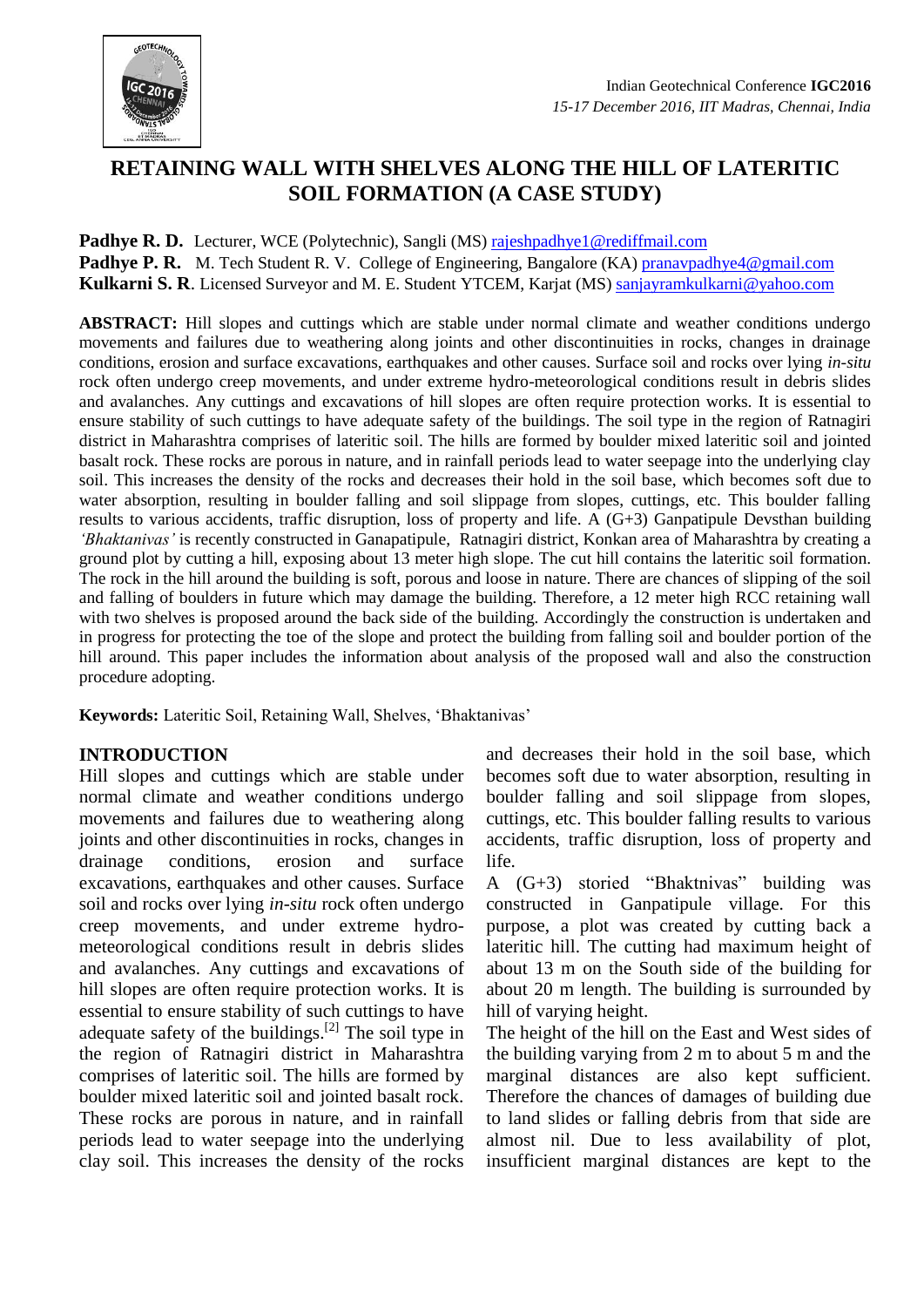#### *Padhye R. D. / Padhye P. R. / Kulkarni S. R.*

south/back side of the building and there, the height of hill also increased up to about 13 m. There are chances of sudden collapse and slide of the portion of the hill side during heavy monsoon season towards the building. This slide may destroy the building constructed.

Safety of building from landslide and falling debris was the issue under discussion. To safeguard the safety of building from these hazards, different alternatives were studied and decided to construct the retaining wall.

Various alternatives of different types of retaining wall are studied based on study of the soil properties, geometry of the cut and behaviour of typical lateritic soils and a wall with two shelves is proposed and accordingly the construction is under progress.

Some of the portions of the hill face is protected by brick masonry work which is of less height and about 55 m long RCC retaining wall with two shelves is under construction with varying height maximum of 12.7 m of 20 m length.

The site plan of the building and the photograph of the part of the retaining wall under construction around the building are as shown in fig. 1 and fig. 2. Red line indicates the location of retaining wall.



Fig. 1 Site plan of "Bhaktnivas" Building



Fig. 2 Retaining wall under construction

# **SITE GEOLOGY AND SOIL PROPERTIES AT THE SITE**

Hill slopes and cuttings which are stable under normal climate and weather conditions undergo movements and failures due to weathering along joints and other discontinuities in rocks, changes in drainage conditions, erosion and surface excavations, earthquakes and other causes. Surface soil and rocks over lying *in-situ* rock often undergo creep movements, and under extreme hydrometeorological conditions result in debris slides and avalanches. Any cuttings and excavations of hill slopes are often require protection works. It is essential to ensure stability of such cuttings to have adequate safety of the buildings.<sup>[1]</sup>

The soil type at the site comprises of lateritic soil. The hill is formed by boulder mixed lateritic soil. The rock found to be porous in nature, and in rainfall periods lead to water seepage into the underlying clay soil. This increases the density of the rocks and decreases their hold in the soil base, which becomes soft due to water absorption, resulting in boulder falling and soil slippage from slopes, cuttings, etc. This boulder falling results to damage of *"BhaktNiwas"* building.

During the soil investigation the disturbed soil samples are collected from site and are tested for grain size distribution. Few block samples were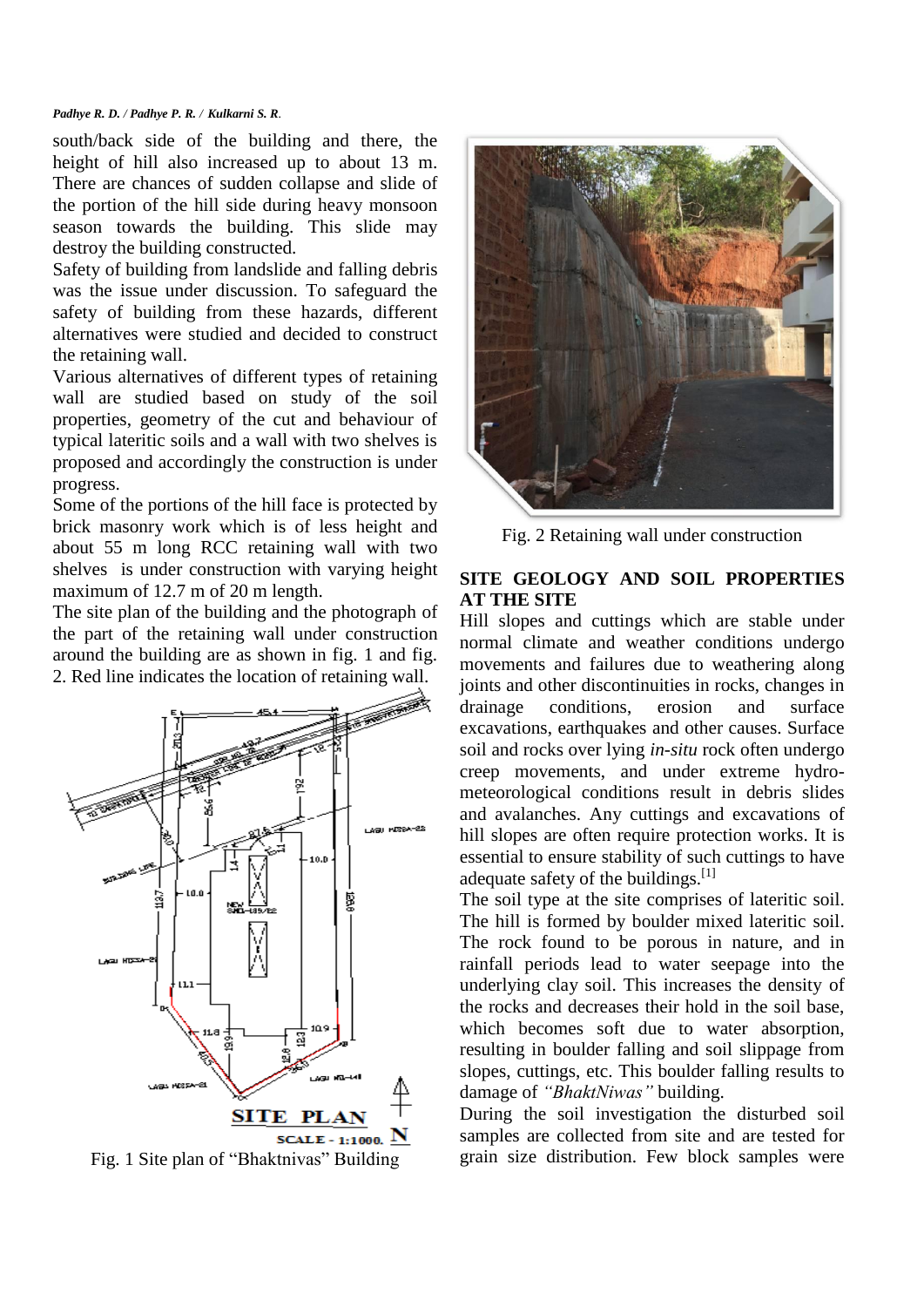also cut out from the exposed faces and tested for Density, NMC, Atterberg limits, strength, etc. as stated in Table 1.

0.4b) Width of

Shelf)  $(m)$  0.3

Shelf)  $(m)$  0.5

Shelf  $(m)$  4.23

Moments About A (N-m)

810124.47

**Thickness** of Shelf 2 (Lower

Distance of Top To 1st

Table 1 Soil Properties Property Values Sp. Gravity 2.56 Maximum Dry Density  $(Kg/m^3)$ 2000 % Liquid Limit 44.6 % Plastic Limit 28.2 Plasticity Index 16.4<br>  $\Phi$  Deg. 30<sup>0</sup>  $\Phi$  Deg. Compressive strength,  $(N/mm^2)$ 11.30 water absorption capacity 18.61% Heel (m) 1.72 Depth of Base of Footing  $(m)$  1.5 Width of Shelf 1 (Upper Shelf)  $(m)$  0.6 Width of Shelf 2 (Lower Shelf)  $(m)$  1.2 Thickness of Shelf 1 (Upper

These soil properties are checked in the laboratory and used for the analysis and design of the retaining wall.

## **ANALYSIS OF RETAINING WALL**

Following analysis has been carried out for the proposed retaining wall by using Excel program. The obtained results are stated.

Table 2 Analysis of Retaining Wall

|                                 |      |      | Distance        |         |                 |
|---------------------------------|------|------|-----------------|---------|-----------------|
| Retaining Wall with Two Shelves |      |      | Between 1st     |         |                 |
| Total                           |      |      | And 2nd         |         |                 |
| Height of                       |      |      | Shelf $(m)$     |         | 4.23            |
| Wall (H)                        |      |      | Distance of     |         |                 |
| (m)                             |      | 13.5 | 2nd Stem        |         |                 |
| Height of                       |      |      | From Base       |         |                 |
| Stem(H)                         |      |      | Slab(m)         |         | 4.23            |
| (m)                             |      | 12.7 | Density of      |         |                 |
| Thickness                       |      |      | Concrete        |         |                 |
| of Base                         |      |      | $(N/m^3)$       |         | 25000           |
| Slab                            |      | 0.8  | Density of      |         |                 |
| Width of                        |      |      | Soil $(N/m^3)$  |         | 20000           |
| <b>Base Slab</b>                |      |      | Angle of        |         |                 |
| (0.4h)                          |      |      | Internal        |         |                 |
| $0.6h)$ (m)                     | 0.38 | 5.13 | Friction $\Phi$ |         | 30 <sup>0</sup> |
| Top                             |      |      |                 |         | 0.33333         |
| Thickness                       |      |      | Ka              |         | 3               |
| of $Stem(m)$                    |      | 0.3  |                 |         | Distance        |
| Base                            |      |      | Load Due        |         | From A          |
| Thickness                       |      |      | To              | Laod(N) | (m)             |
| of Stem $(m)$                   |      | 1.2  |                 |         |                 |
| Width of                        |      |      | Rectangular     | 95250   | 3.256           |
| toe $(0.2b)$ To                 | 0.43 | 2.20 |                 |         |                 |